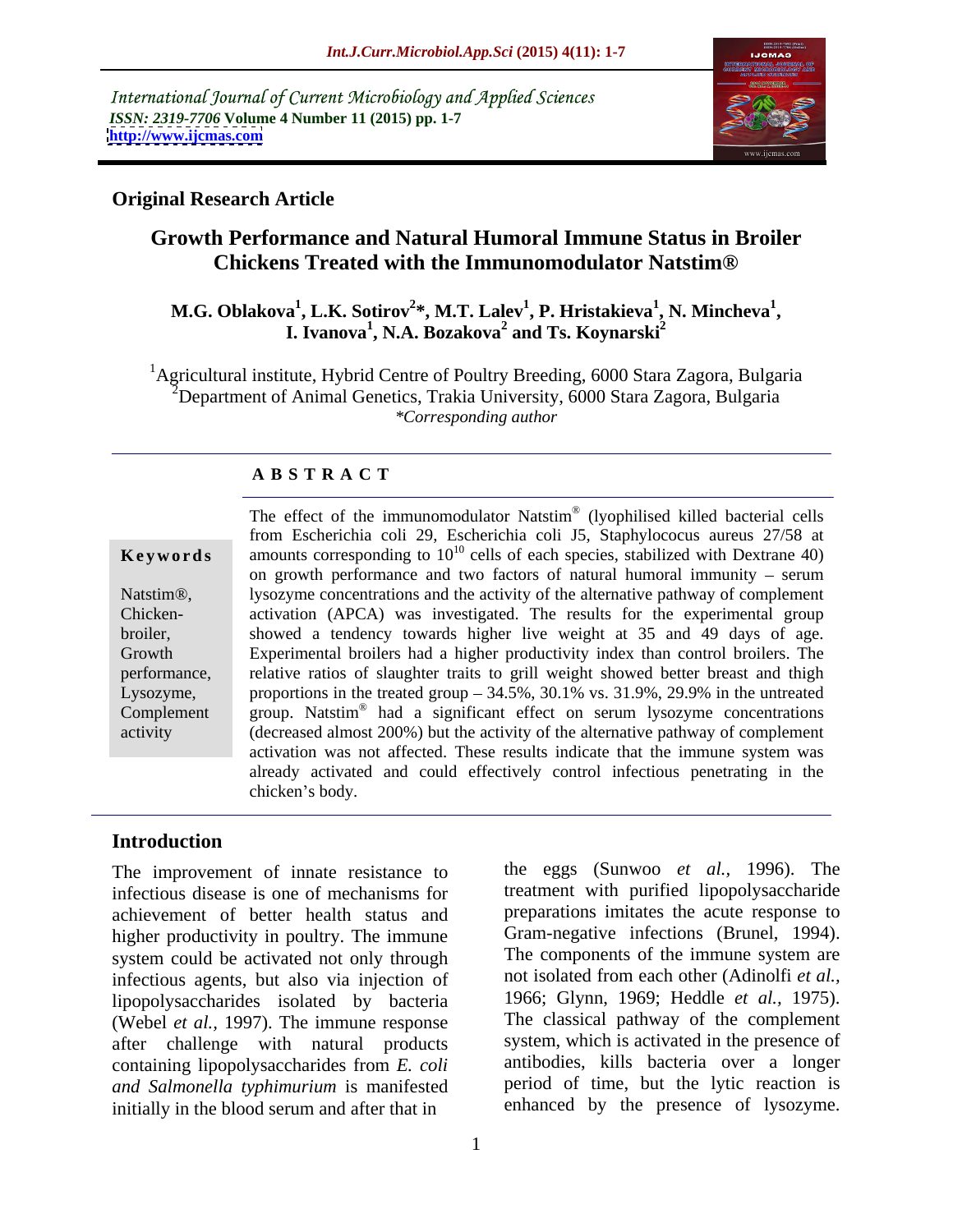Sotirov *et al.* (2000) established a positive shavings. The feeding was done with effect of the probiotic Lacto-Sacc on serum lysozyme concentration and on the Feeding was performed according to a alternative pathway of complement schedule providing all necessary nutrients activation in broiler chickens. The growth for the respective fattening stage – starter promoters Pharmastim and Avilamycin did (days 1–10), grower (days 11–35) and not have any effects on those parameters. finisher (days 36 49). All birds were However, an experiment with the same weighed at the end of the respective periods, preparations in 180 turkeys (Sotirov *et al.,* 2001) showed comparable results to those in broilers. Karakolev *et al.* (2013a,b) and Gospodinova *et al.* (2013) reported a and the activity of the alternative pathway of is a polybacterial immunostimulant

factors of natural humoral immunity – serum alternative pathway of complement the alternative pathway of complement

# **Material and Methods below below below to the methods below period** (days 30–40).

The experiment was conducted in 2014 in Serum lysozyme concentrations were the Experimental Poultry Base at the Institute of Agriculture, Stara Zagora. One and APCA by the method of Sotirov (1986). hundred male Ross 500 broiler chickens were divided into two groups of 50 birds: Feed consumption was measured on a daily experimental and control. The birds were

compound feeds with and without Natstim<sup>®</sup>. ® compound feeds with and without Natstim<sup>®</sup>.<br>Feeding was performed according to a i.e. on days 10, 21, 35 and 49.

# **Treatment**

statistically significant stimulating effect of The experimental chickens were treated with the immune booster Helpankar on serum Natstim<sup>®</sup> from day 2 to day 11 at a dose of lysozyme concentration, gamma interferon 300 mg/kg feed daily. The used preparation complement activation in layer hens. containing lyophilised killed bacterial cells Treatment of layer hens with the immune from *Escherichia coli 29, Escherichia coli* stimulator Natstim ® increased egg *J5, Staphylococcus aureus* 27/58 at amounts production by 1.72%, average egg weight by corresponding to  $10^{10}$  cells of each species, 0.92 g, and the number of hatched chickens stabilized with Dextrane 40. The preparation by 1.31% (Chotinski *et al.,* 2011). was dissolved in 50 ml water and pulverized In the available literature, there are no data collected on 20 days of age from 25 for application of the polybacterial immune chickens and the dose was increased to 400 stimulator Natstim<sup>®</sup> on productive mg/L in drinking water over 10 days to performance and natural humoral immunity achieve a better immune response. The in broiler chickens. The aim of presented second blood sampling was on 40 days of experiment is to determine the effect of age and serum lysozyme concentrations and Natstim<sup>®</sup> on growth performance and two complement activity (determined as lysozyme concentrations and the activity of activation) were investigated. The amount of activation (APCA). days of age was 106.77 mg per chick and from day 2 to day 11 at a dose of is a polybacterial immunostimulant cells of each species, in 3 kg feed. The first blood samples were complement activity (determined as alternative pathway of complement Natstim<sup>®</sup> for the period between 2 and 11 818.43 mg per chick during the second  $period$  (days  $30-40$ ).

### **Design Methods**

Serum lysozyme concentrations were assayed by the method of Lie *et al.* (1985)

reared on deep, permanent wooden total calculated for the entire period of thebasis during the different periods and the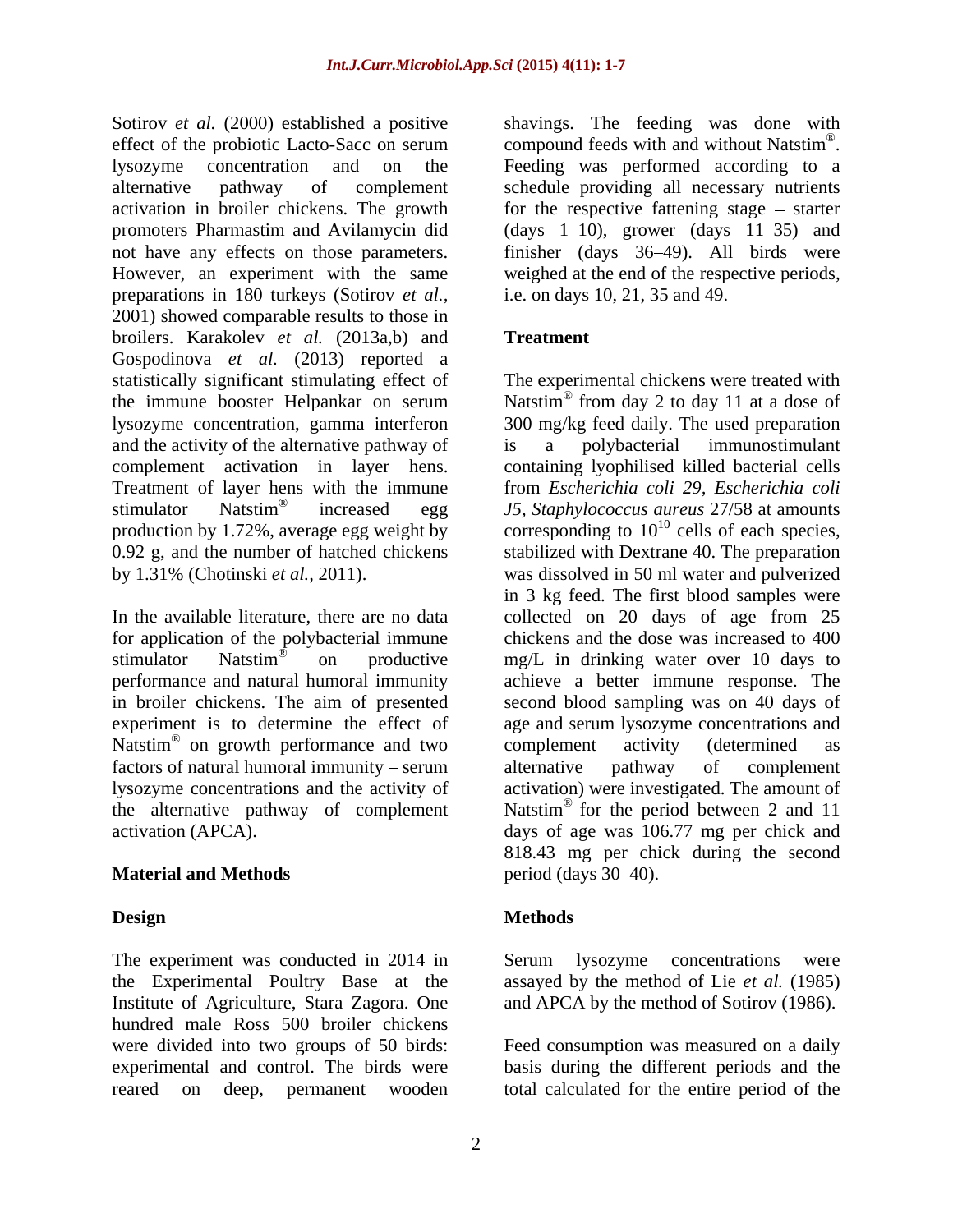trial. The death rate and the health of suggestion was supported by blood serum chickens were also assessed on a daily basis. At 49 days of age after 12-hour fasting,

expenditure per 1 kg weight gain) exhibited higher values - 333.7% versus

Data were submitted to statistical analysis

chickens from the two groups during the differences between the groups. The age, the chickens' weights were  $265.62$  g the supplemented and control groups which coincided with the repeated dietary supplementation of Natstim<sup>®</sup> for another 10  $\circledcirc$  for enother 10 for another 10 days after the first blood sampling. We As could be seen from table 5 serum believe that this fact was responsible for the lysozyme concentration and complement high survival rate of 100% and this (APCA) activity were almost identical in

lysozyme and complement levels.

slaughter analysis was performed on 3 Presented as feed intake per 1 kg weight broiler chickens from each group and feed gain (Table 2) the experimental group has conversion ratio was calculated. Slaughter consumed 1.988 kg feed vs. 2.055 kg for yield and percentage ratios between the controls or by 3.2% lower. For a more different body parts and productivity index objective evaluation of broiler performance, (PI) were calculated. the productivity index was calculated as a  $PI = Live weight (kg) x survival rate (%) x$  analysis of data for this index (Table 3) 100/fattening period (days) x feed showed that the experimental group **Statistical analysis** higher productivity index by 35.7 points measure of economic efficiency. The exhibited higher values - 333.7% versus 298%. Experimental broiler chickens had a (10.7%) than control birds.

by means of ANOVA/MANOVA and LSD Table 4 presents the absolute values of post hoc with the software package Statistica studied slaughter traits of both broiler 8 (StatSoft, 2009). chickens groups. The differences between **Results and Discussion** 699.33 g and 656.66 g) were statistically Table 1 shows the live weight of broiler slaughter traits did not exhibit any statistical different age periods. On the 10th day of slaughter yield of experimental chickens and 262.82 g respectively, and the difference The grill to bratfertig ratio was identical in was non-significant. On the 21st day, the both groups. The calculated ratio of studied experimental group was heavier by 71.32 g slaughter traits to grill in both groups or 6.9%. The tendency towards more showed a superiority of breast and thigh intensive growth in broilers supplemented weight by 34.5% and 30.1% in the treated with Natstim<sup>®</sup> was preserved and by the groups vs. 31.9% and 29.9% in the control 35th day, they were 203.34 g (9.3%) group. The breast weight in the experimental heavier. The difference was statistically group was 4.4% higher while thigh weights significant at P<0.001. By 49 days of age, were 2% higher. Despite the statistically attained mean slaughter weights of 3250 g between groups (Table 4), there were also and 3066.66 g respectively. During the difference between bratfertig/grill, boneless grower period, the growth performance of breast/grill and thigh/grill ratios. The other experimental broiler chickens was better, studied carcass parts ratios in both groups of breast and thigh weights (785 g and 684 g vs significant (P<0.01). The other studied differences between the groups. was  $74.9\%$  and that of controls  $-76.5\%$ . significant differences in slaughter weight broilers were similar.

> As could be seen from table 5 serum (APCA) activity were almost identical in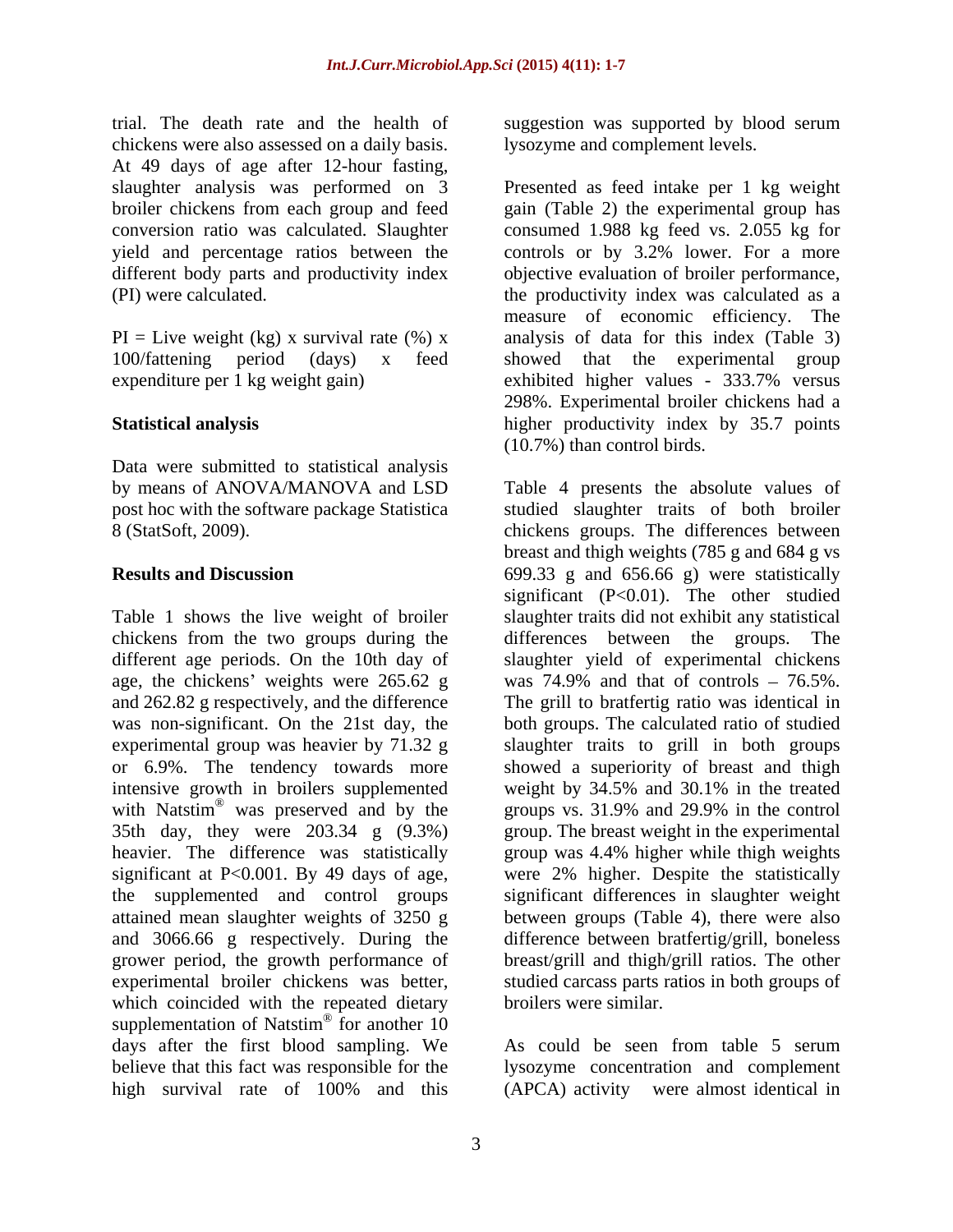both groups of chickens at 20 days of age. *Staphylococcus aureus*. The result showed This could be attributed to the very early age that the already activated immune system of of chickens and the immature immune birds was capable to cope with bacterial system. Furthermore, the sampling was done cells and lysates, which penetrated the body. rather early after the treatment and the immune system of chicks probably had not immunity is activated prior to systemic yet reacted to the treatment. This required a immunity and this had an effect on both the second series of application but this time time for response from the part of the latter Natstim<sup>®</sup> was given with drinking water at a<br>dose of 400 mg/L water over 10 days. The dose of 400 mg/L water over 10 days. The results about APCA levels, in our opinion, results from the table 6 showed that the were rather strange, as they were almost preparation had a serious effect on serum identical in both groups. This could be lysozyme concentrations which was almost attributed to the specifics of used E. coli 50% lower in treated chickens compared to strains, which are not specific for that of controls. This interesting fact could gallinaceous birds and thus, did not elicit an be explained by the circumstance that APCA response. The APCA activity was lysozyme activity was mainly directed to affected only by the age of the chickens gram-positive bacteria, such as  $(P<0.001)$ .

was given with drinking water at a and on the type of immune reaction. The It should be emphasized that mucosal strains, which are not specific for (P<0.001).

**Table.1** Time course of live weight in broiler chickens (g)

| 963.02±47.37<br>$262.82 \pm 11.82$<br>3066.66±33.33<br>1976.66±36.66<br>Control                   |
|---------------------------------------------------------------------------------------------------|
| $265.62 \pm 9.74$<br>$3250 \pm 50$ ***<br>$2180 \pm 20***$<br>$1034.34 \pm 19.98$<br>Experimental |

**Table.2** Feed conversion (kg/kg)

| Groups       | $\sim$ 4.6%<br>Days 1- | Days $11-2$ . | Days 22-35                          | Days 36-49 |
|--------------|------------------------|---------------|-------------------------------------|------------|
| Control      | 1.387                  | 1.583         | $\Gamma$<br>$\overline{1}$<br>1.702 | 2.055      |
| Experimental | .340                   | 1.561         | 1765<br>1.70J                       | 1.988      |

### **Table.3** Productivity index (PI)

| Group:            |                 | Live weight at 49 Survival rate, Feed conversion PI |                |
|-------------------|-----------------|-----------------------------------------------------|----------------|
|                   | days of age, kg | (kg/kg)                                             | plute relative |
| Control           | 3.066           | 2.055                                               | 89.3           |
| Experimental 3.25 |                 | 1.988                                               | 100            |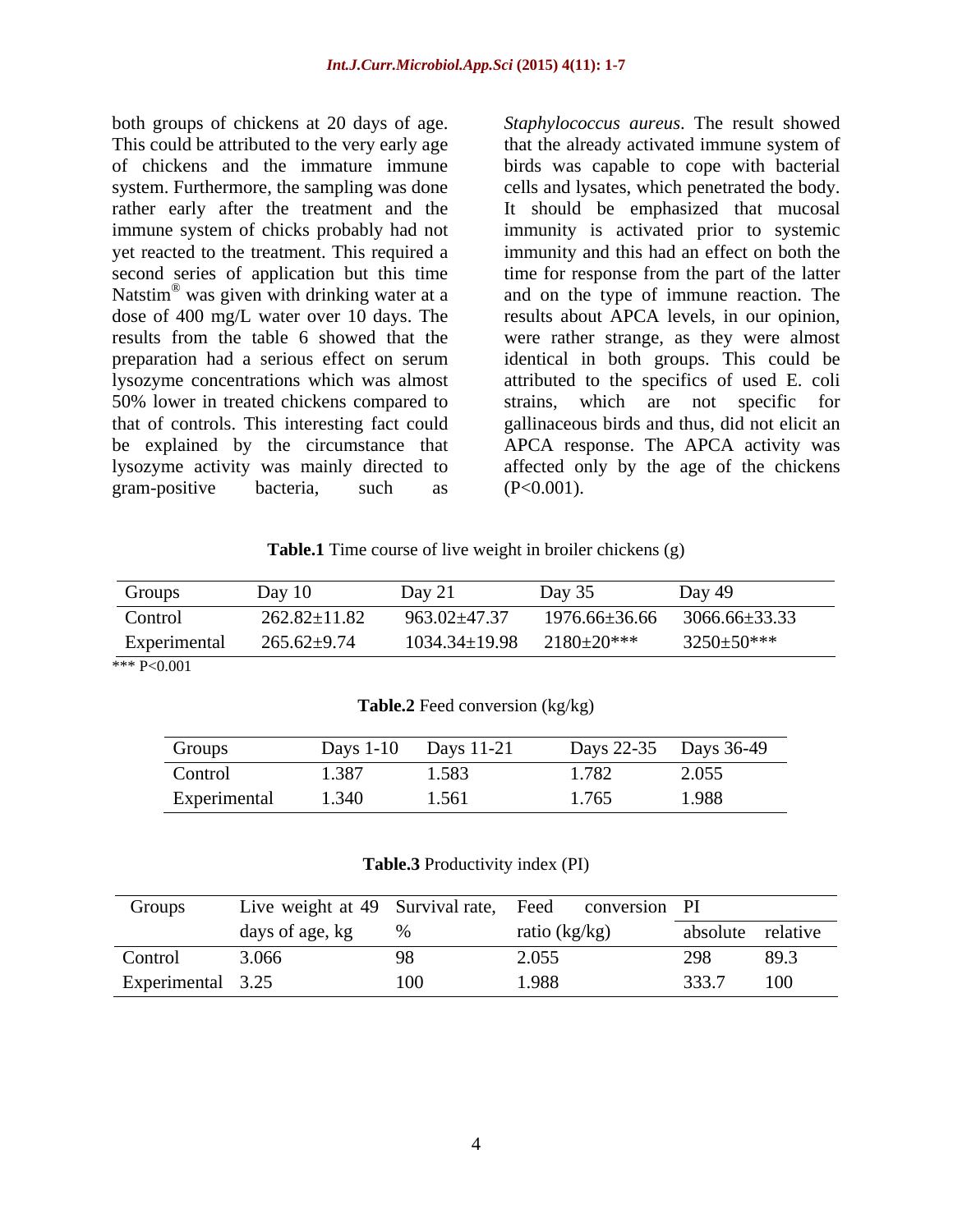### *Int.J.Curr.Microbiol.App.Sci* **(2015) 4(11): 1-7**

| Parameters (g)  | Control group    | Experimental        | Carcass parts ratios (%) |              |
|-----------------|------------------|---------------------|--------------------------|--------------|
|                 |                  | group               | Control group            | Experimental |
|                 |                  |                     |                          | group        |
| Live weight     | 3066.66±33.33    | 3250±50.00***       |                          |              |
| Bratfertig      | 2346±28.57       | 2431.50±37.5        | 76.5                     | 74.9         |
| Grill           | $2197 \pm 38.73$ | $2278 \pm 26.00$    | 93.7                     | 93.7         |
| boneless breast | 699.33±10.98     | 785±29.00**         | 31.9                     | 34.5         |
| Thighs          | 656.66±9.93      | $684{\pm}9.00^{**}$ | 29.9                     | 30.1         |
| Wings           | $243 \pm 4.58$   | $228 \pm 9.00$      | 11.1                     | 10           |
| Gizzard         | $35.33 \pm 3.92$ | $29 \pm 4.00$       |                          |              |
| Liver           | $68.66 \pm 8.5$  | $70 \pm 10.00$      |                          |              |
| Heart           | $15.33 \pm 2.60$ | $13 \pm 2.18$       |                          |              |
| Neck            | $49 \pm 3.05$    | $49 \pm 2.64$       |                          |              |
| edible offal    | $115 \pm 7.00$   | $120.66 \pm 12.38$  | 5.3                      |              |
| rib cage        | $577.5 \pm 13.5$ | $582 \pm 3.00$      | 26.3                     |              |
| abdominal fat   | $22.5 \pm 12.5$  | $20.66 \pm 2.18$    | 1.1                      |              |

### **Table.4** Slaughter analysis at 49 days of age (g)

\*\* P<0.01; \*\*\* P<0.001

**Table.5** Serum lysozyme concentration and activity of alternative pathway of complement activation (APCA) in chickens treated with Natstim®

| Parameters               | lysozyme             | APCA                        |
|--------------------------|----------------------|-----------------------------|
| Groups                   |                      |                             |
| Controls, 20 days of age | $0.48 \pm 0.04$      |                             |
| Treated, 20 days of age  | $0.49 \pm 0.049$     | 365.79±14.91<br>378.82±8.74 |
| Controls, 40 days of age | $31.11 \pm 7.34$ *** | 526.33±21.69                |
| Treated, 40 days of age  | $14.12 \pm 2.52$     | $526.42 \pm 13.66$ ***      |
| *** P<0.001              |                      |                             |

Analysing our results and combining them chickens with a combination of soluble  $\beta1.3$ , with the results of the other authors, we D-Glucan and *Propionibacterium* could see that both the period of time and granulosum (Betamune<sup>®</sup>) improved chicken the dose of administrated immunomodulator growth performance and chalenged their influenced the humoral innate immune immune response and enhanced their response and growth performance of the vaccination effectiveness. The non-specific chicken broilers. We established that higher defence factor lysozyme is mainly found in doses and longer period of challenge have body fluids and secrets, being active mainly significant effect on productive traits and against Gram-positive bacteria, but assisting serum lysozyme concentrations. Similar also the bactericidal activity of complement results reported Awaad *et al.* (2013). These against Gram-negative pathogens (Adinolfi authors reported that treatment of broiler *etal.,* 1966; Glynn, 1969; Heddle *et al.,*

D-Glucan and *Propionibacterium* ) improved chicken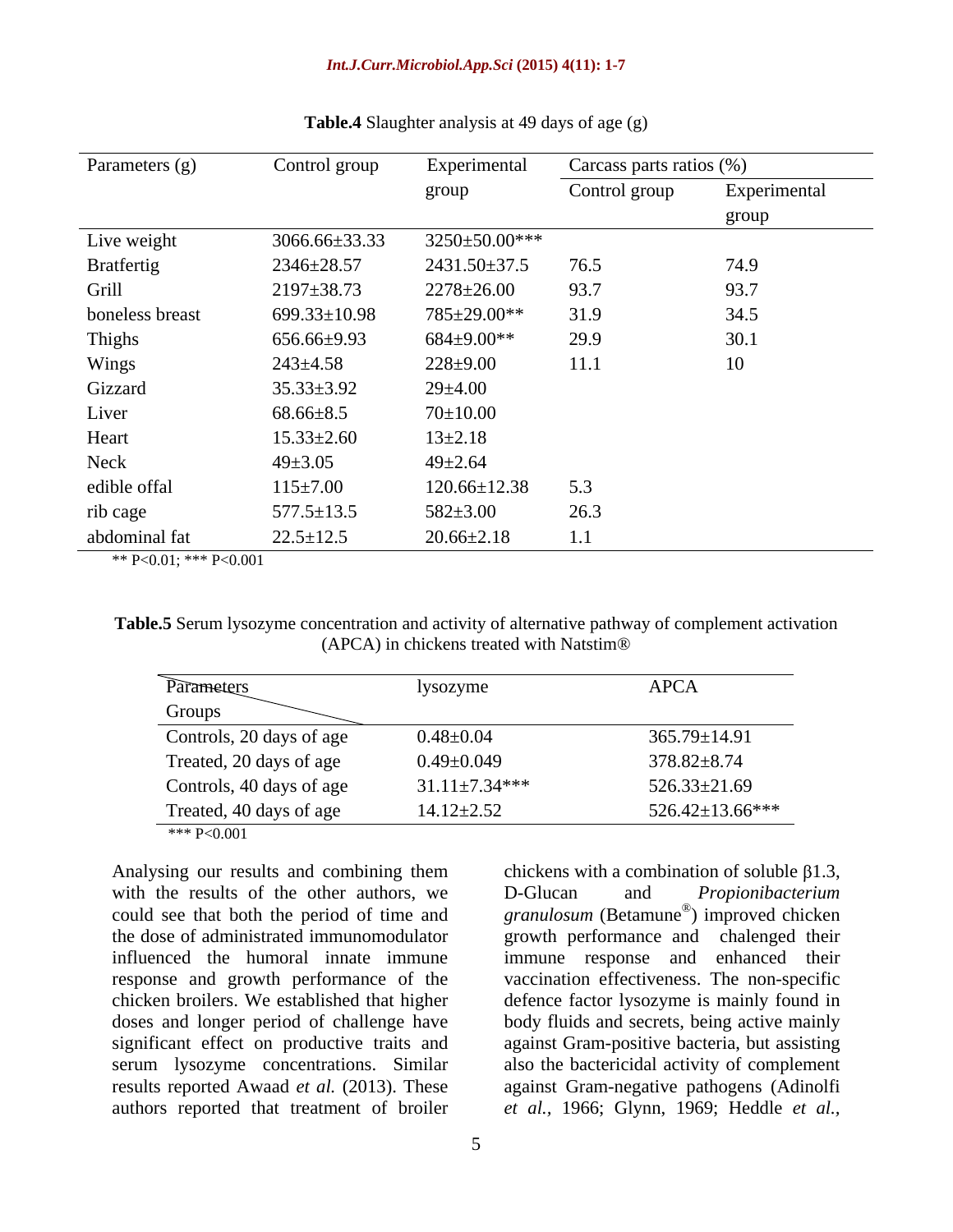1975). Phagocytizing cells are a source of the poultry industry in controlling and lysozyme and when they are activated, reducing risk of public health risk associated lysozyme concentrations are increased. The activity of the humoral specific immunity chicken products. Chotinski *et al.* (2011) let presented by the different immunoglobulin us know that treatment of layer hens with classes is manifested considerably later, only Natstim<sup>®</sup> after invasion of the microbial pathogen in 1.72%, average egg weight by 0.92 g, and the host and the subsequent challenge of its the number of hatched chickens by 1.31% immune system. This takes at least 2-3 weeks and that is why the natural immunity The results from the present study showed a status is so important, being the incentive tendency towards higher live body weight, behind the numerous investigations for detection and production of new, more thigh proportions and substantial effect on efficient immunomodulators. serum lysozyme in chickens broilers treated

Due to the short life of broilers, their immune system is not able to response adequately to antigenic challenge, but the fact that serum lysozyme was altered is an We'd like to express our acknowledgements evidence that the preparation Natstim<sup>®</sup> had to Prof. an effect on the general susceptibility of Biodiversity Animal Health and chickens, making them more resistant to Comparative Medicine, Glasgow) for his bacterial infections. Sotirov *et al.* (2000) established a positive effect of the probiotic Lacto-Sacc on serum lysozyme **Reference** concentration and on the alternative pathway of complement activation in broiler Adinolfi, M., Glynn A.A., Lindsay M., chickens. Similar experiment was performed by Sotirov *et al.* (2001) in turkeys and the results were comparable to those in broilers. Karakolev *et al.* (2013a,b) and Gospodinova<br>*et al.* (2013) reported for stimulating effect *et al.* (2013) reported for stimulating effect Awaad, M.H.H., Atta, A.M., Elmenawey, of the immunomodulator Helpankar on serum lysozyme concentration, gamma interferon and the activity of the alternative pathway of complement activation in layer hens. Chuammitri (2010) suggests that the genetic background underlying the innate cellular immunological functions of and non-immunocompromised broiler heterophils could be enhanced by feeding dietary immunomodulators, leading to Chotinski, D., Belorechkov, D., Mihaylova, partial reduction in *Salmonella enterica* shedding and colonization in chickens. The polybacterial immunostimulator According to the same author combined NATSTIM in layer hens. I. approach of genetic selection and dietary **Productivity**, morphological and immunomodulation could be used to assist

with *Salmonella enterica* contamination of Natstim<sup>®</sup> increased egg production by increased egg production by the number of hatched chickens by 1.31%

higher productivity index, better breast and with the immunomodulator Natstim<sup>®</sup>. with the immunomodulator Natstim $^{\circledR}$ .

## **Acknowledgements**

<sup>®</sup> had to **Prof** Michael Stear (Institute of had to Prof. Michael Stear (Institute of Biodiversity Animal Health and kind technical support.

# **Reference**

- Milne C. 1966. Serological properties of gamma-A antibodies to *Escherichia coli* present in human colostrum. *Immunology, 10: 517-526.*
- M.A.,Gharib, H.B., El-Ghany, Waabd; Nada, A.A. 2013. The effect of a combination of  $\beta(1-3)$  D-Glucan and *Propionibacterium granulosum* on productive performance and immune modulation of immunocompromised chickens. *Veter. World.* 6: 31–38.
- G., Petkov, E., Denev, I. 2011. Use of polybacterial immunostimulator NATSTIM in layer hens. I. Productivity, morphological and